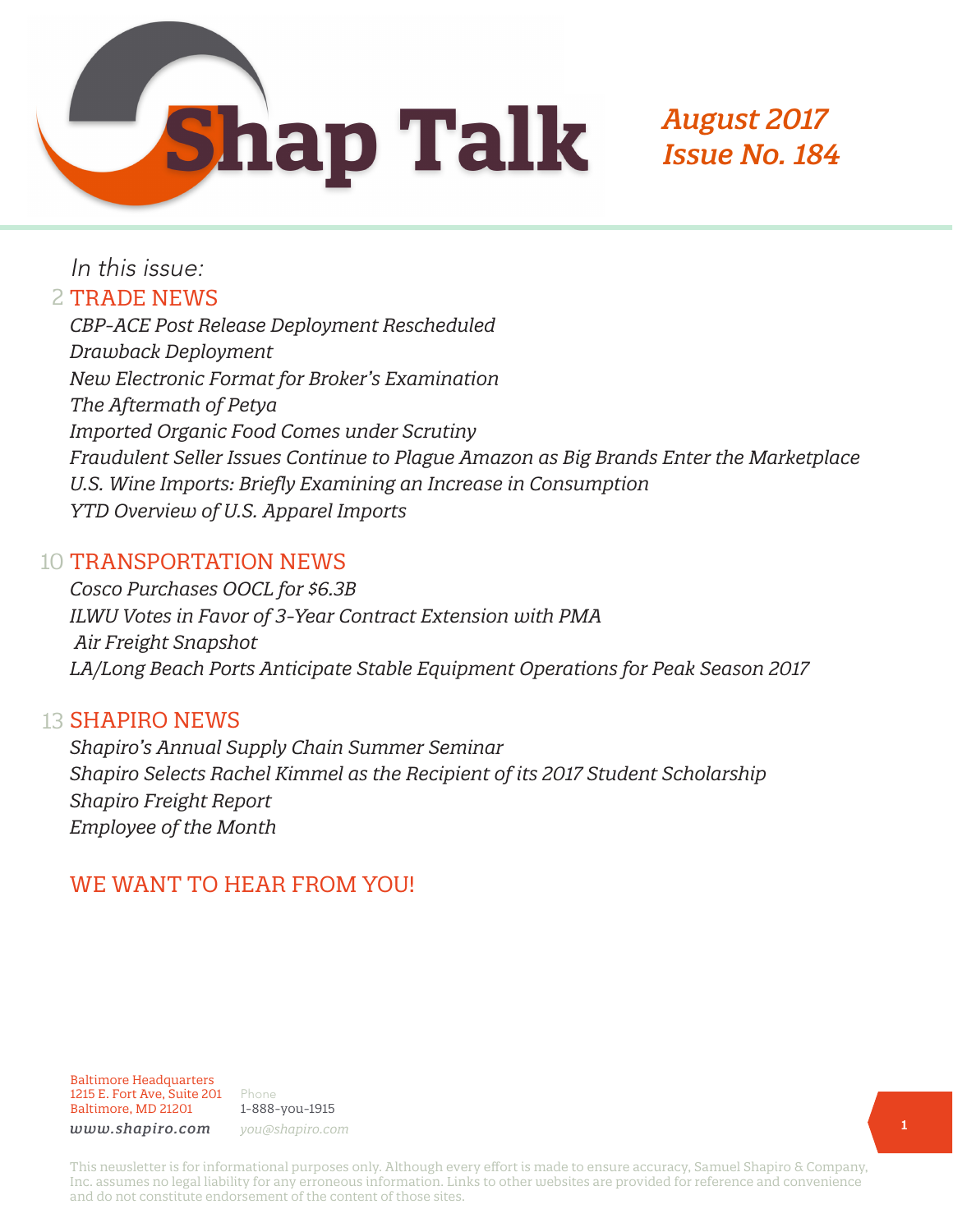

# **TRADE NEWS:**

## *CBP-ACE Post Release Deployment Rescheduled*

On June 27, 2017, Customs and Border Protection (CBP) announced a delay in the development of the Automated Commercial Environment (ACE) post-release capabilities that had been scheduled for July 8, 2017.

Based on the need for changes that will allow ACE deployment of these post-release capabilities, while also ensuring that they continue to interface seamlessly with collections in the legacy system, the following processes have been rescheduled:

- *• Liquidation (except for the previously deployed electronic posting of the Notices of Liquidation on CBP.gov)*
- *• Reconciliation*
- *• Drawback*
- *• Duty deferral*
- *• Statements*
- *• Collections and the Automated Surety Interface (ASI)*

The current phased deployment schedule is as follows:

- *• ACE Deployment G (September 16, 2017) Non-ABI Entry Summary/Lineless (for CBP only), Duty Deferral, e214 (electronic Foreign Trade Zone admission) and Manufacturer ID Creation*
- *• ACE Deployment G (December 16, 2017) Statements*
- *• ACE Deployment G (February 24, 2018) Reconciliation, ACE Core Drawback and Trade Facilitation and Trade Enforcement Act (TFTEA) Drawback, Liquidation and Automated Surety Interface (ASI)*

Importers will have to wait and see as retraining will be provided by CBP for Customs personnel and CBP will be providing updated materials on each capability prior to these scheduled deployments.

> Liz Gant, LCB **Export Compliance Analyst**



Baltimore Headquarters 1215 E. Fort Ave, Suite 201 Baltimore, MD 21201

Phone 1-888-you-1915 *www.shapiro.com you@shapiro.com*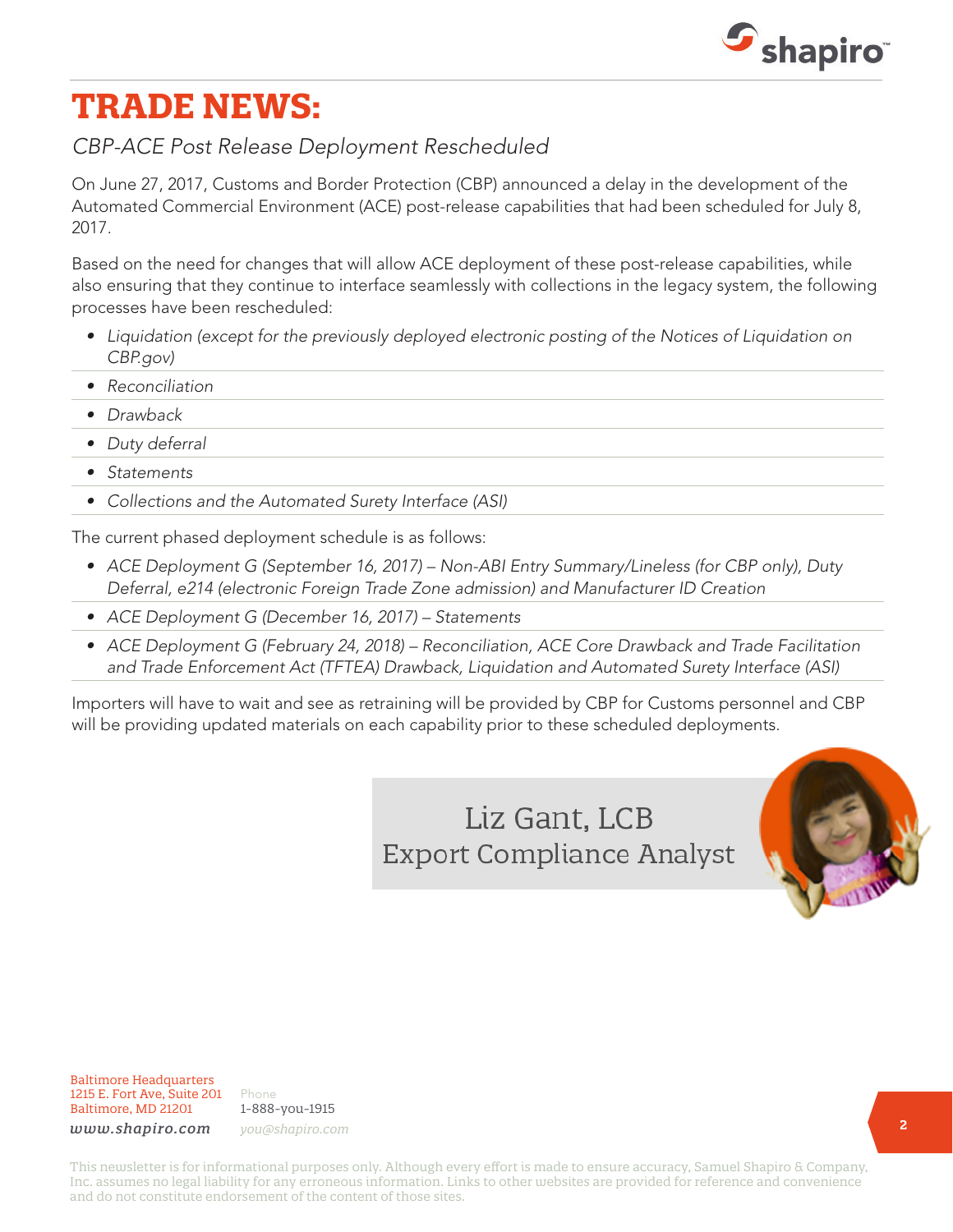

### *Drawback Deployment*

Your drawback provider will be able to guide you as to what capabilities are available as CBP deployments roll out. Drawback options are listed below.

Between February 2018 and February 2019, trade users will have the option to file either Core Drawback or TFTEA Drawback.

Core Drawback includes the following:

- *• Consolidation to entry type 47*
- *• For electronic claims, submission of entire drawback package electronically*
- *• System validations*
- *• Integration with post release processes*
- *• Improved system controls*
- *• Does not require line level reporting*

TFTEA Drawback includes the following:

- *• Substitution based on 8-digit HTS or Schedule B number*
- *• Requirement to file all drawback claims electronically*
- *• Recordkeeping requirement three years from date of liquidation*
- *• All claims due five years from date of importation*
- *• Reliance on documents kept in "normal course of business"*
- *• Requires line level reporting*

For additional information, please visit CBP's ACE and Automated Systems page under What's New with [ACE](https://www.cbp.gov/trade/automated) for guidance, timelines, and FAQ's on Drawback, Duty Deferral, Liquidation, Reconciliation and ACE Reports.

> Liz Gant, LCB **Export Compliance Analyst**



## *New Electronic Format for Broker's Examination*

The October 25, 2017 exam will be conducted in electronic format. The examination will be given at various locations.

Customs has contracted for 6 feet of space for each test taker and this space will include a monitor and CPU. The applicant will only have access to the online exam and no other websites.

#### Baltimore Headquarters 1215 E. Fort Ave, Suite 201 Baltimore, MD 21201

Phone 1-888-you-1915 *www.shapiro.com you@shapiro.com*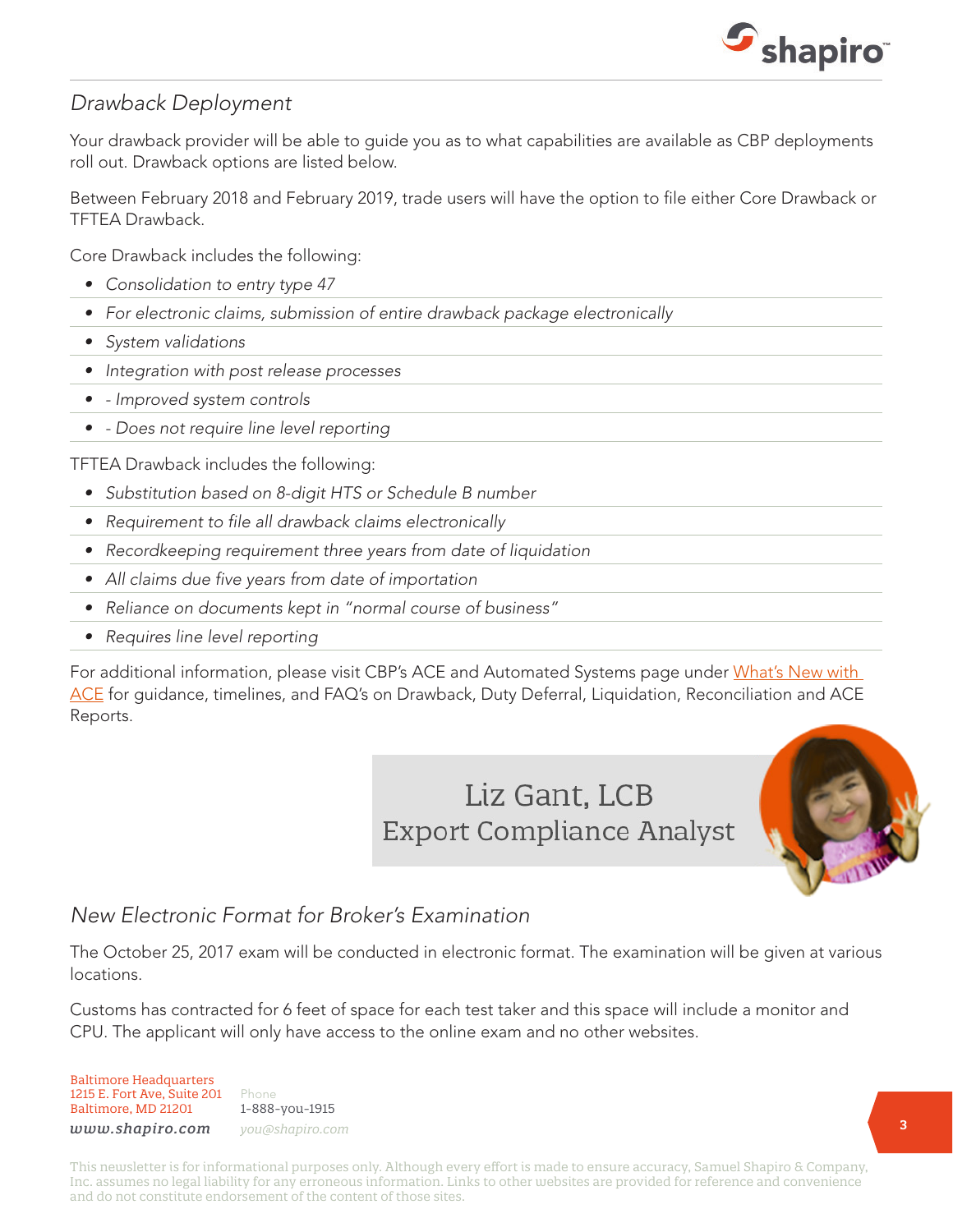

Applicants should take the following materials to the examination:

- *• Harmonized Tariff Schedule of the United States (2017 Basic Edition)*
- *• Title 19, Code of Federal Regulations (2016, Revised as of April 1, 2016 or 2017, Parts 1 to 199)*
- *• Instructions for Preparation of CBP Form 7501 (July 24, 2012)*
- *• Right to Make Entry Directive 3530-002A*

Cell phones, laptops, pagers, smart watches and other communication devices may not be used inside the examination room.

The registration for the October 2017 exam is anticipated to open in August 2017.

Customs has posted a "Sample Custom Broker Electronic Examination" on their website ([http://usahire.](http://usahire.opm.gov/assess/sampletest/landing) [opm.gov/assess/sampletest/landing\)](http://usahire.opm.gov/assess/sampletest/landing). The sample exam is timed (4.5 hours) but is not graded upon completion. An applicant can take the practice exam as many times as desired.

Since the applicant will not have the paper exam booklet to take with them, it is anticipated the exam will be posted on Customs website the following day.

On this first electronic exam, results are expected to be sent approximately 3 weeks after the exam. For following exams, Customs expects result return times to be closer to 2 weeks.

# **Billie Graves Import Ambassador**



# *The Aftermath of Petya*

The cyber-attack in late June that crippled the Maersk Group's system not only caused a short-term disruption in many shippers' supply chains but it also laid bare how vulnerable the industry is to this type of attack. Over the past decade, ocean carriers, marine terminals, truckers, forwarders, and shippers have focused extensively on integrating their computer systems to allow for increased visibility and efficiency. This same integration also leaves each party increasingly dependent on outside members of their supply chain for that data, and a loss of service by any one partner could cause a ripple throughout the chain, possibly knocking out operations for other companies.

The attack carried out against Maersk, part of the ransomware virus known as "Petya," struck thousands of computers globally and impacted many companies and industries aside from Maersk and its subsidiaries. When Maersk's systems went down, it immediately impacted their ability to book and move cargo shipping on Maersk vessels. It also impacted the visibility that alliance members, like MSC, would have on their cargo. Maersk marine terminals around the globe were shut down, which meant that shippers were unable to move containers on or off terminals, regardless of whether they were directly moved with Maersk. While many of the terminals were able to come back online within a number of days, the industry was impacted

Baltimore Headquarters 1215 E. Fort Ave, Suite 201 Baltimore, MD 21201

Phone 1-888-you-1915 *www.shapiro.com you@shapiro.com*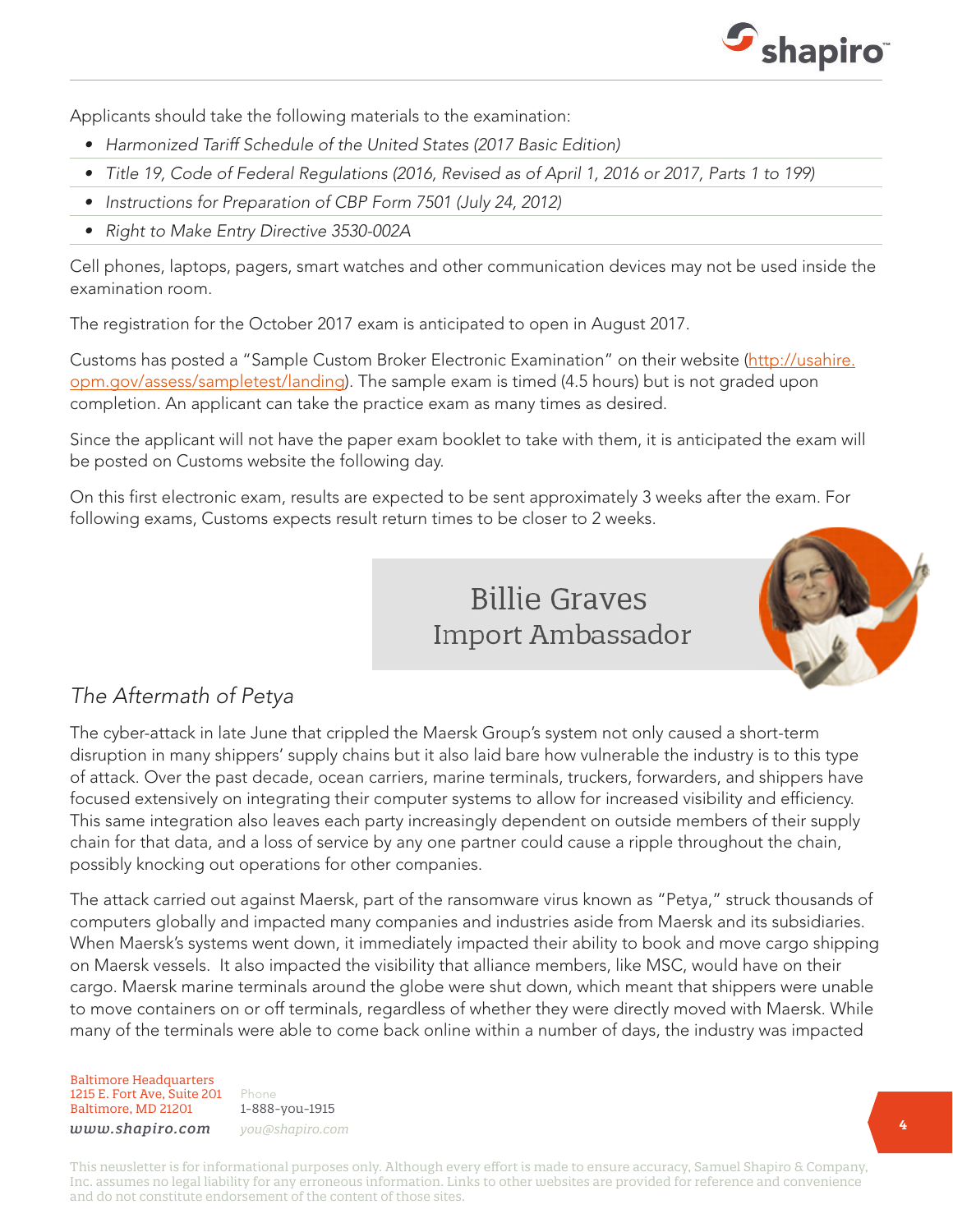

for weeks while Maersk worked to bring different systems back up to speed. Disruptions to supply chains for this length of time can cause a significant bottleneck in the process of moving goods, and cost shippers millions of dollars.

Much of the focus in the aftermath of Petya has been on protecting systems against this type of attack. According to the Journal of Commerce, U.S. ports receive \$100 million annually from the Federal Emergency Management Agency to protect against cyberattacks. Terminal operators argue that this amount is insufficient as the increased integrations of supply chain systems means that this protection needs to be spread out to all members sharing information. Each organization will need to remain committed to ensure that their IT system defenses are strong, kept current, and that proper backup systems are in place to ensure a quick recovery should there be an attack or failure. While these types of processes can be expensive to maintain, the attack on Maersk can only further emphasize their importance.

# Matthew Kobussen Director, Global Logistics



# *Imported Organic Food Comes under Scrutiny*

As the Senate Agriculture, Nutrition, and Forestry committee begins hearings to gear up for the next Farm Bill, the spotlight is shining on the validity of the "organic" label on food imports. Many politicians and domestic farmers believe that foreign countries are regularly labelling food "organic" fraudulently. A recent story in The Washington Post, which followed millions of pounds of falsely labelled soybeans and corn from Eastern Europe to the U.S., has further fueled the fiery debate and rhetoric on the subject.

Not surprisingly, organic foods now make up over 5% of the total American food marketplace, and this total will certainly rise in the coming years. Perhaps disappointingly, American grain producers have been quite slow to re-tool for the organic market; some 70% of the organic soybeans and 50% of the organic corn consumed in the U.S. today are produced in foreign markets.

As one might guess, the USDA and FDA are under tremendous pressure to prove that their oversight on presumably organic foodstuffs is both rigorous and comprehensive.

Spokeswoman Michelle Person of the USDA's division which oversees the organics program (Agricultural Marketing Service), had the following to say in defense of her agency's controls:

"AMS investigates hundreds of complaints each year, issues Notices of Warning and Cease and Desist Orders, and suspends and revokes certifications based on investigation outcomes," she said in an email statement to the Journal-World. "AMS-accredited certifiers also conduct their own investigations, and have collectively suspended or revoked more than 900 organic farms, ranches, and businesses in the past

Baltimore Headquarters 1215 E. Fort Ave, Suite 201 Baltimore, MD 21201

Phone 1-888-you-1915 *www.shapiro.com you@shapiro.com*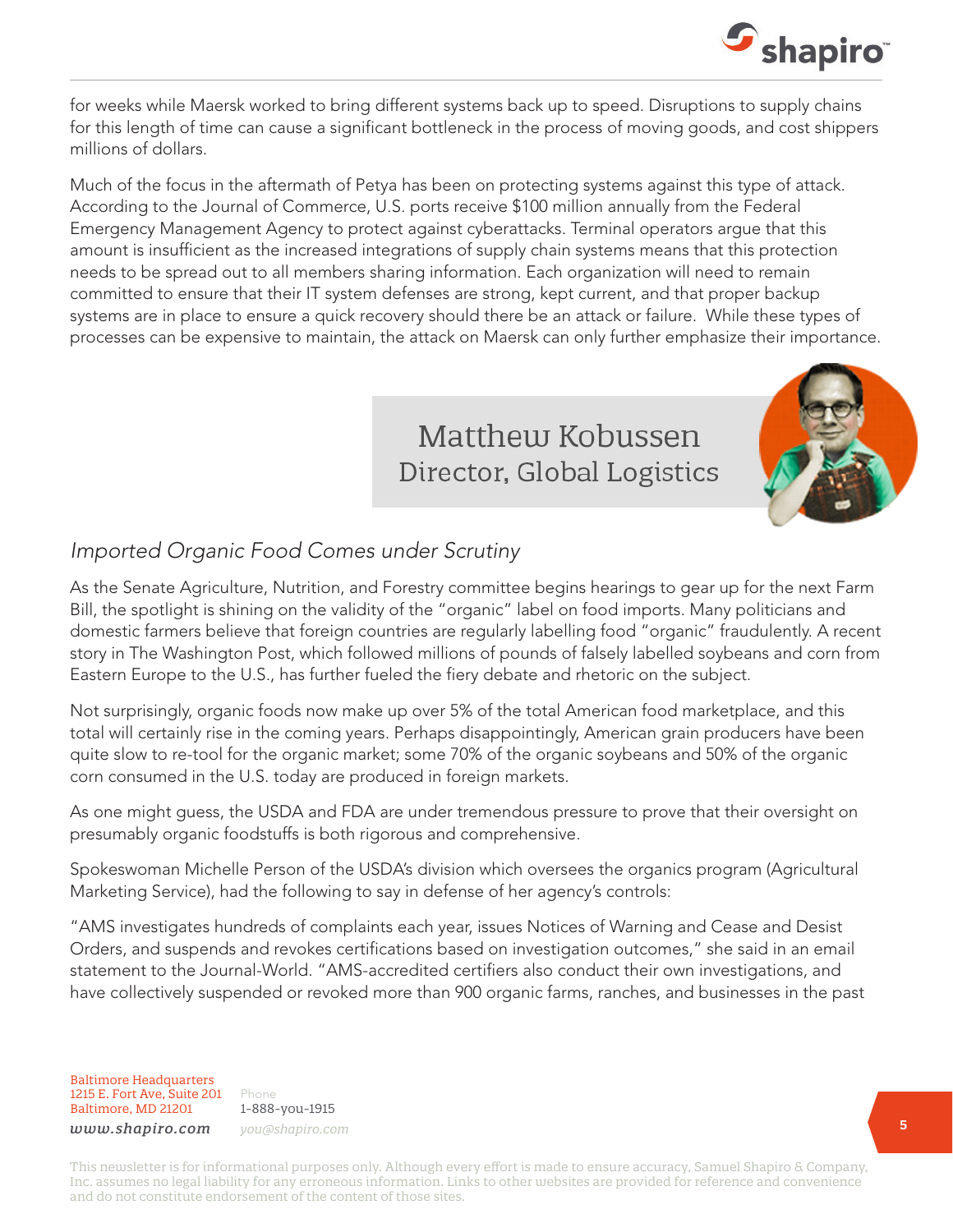

(five) years due to violations of the organic standards. To take enforcement action, AMS must have clear, compelling, and legally-defensible evidence that can be connected directly to a responsible party."

As the new Farm Bill takes shape in the coming months and as U.S. farmers face tremendous marketplace shifts and competition, the scrutiny over imported organics will likely increase. At the risk of adopting an Op-Ed tone, what is certain to this writer is the expectation of increased vitriol and speech-making in the Capitol over organic imports.

# **Robert Burdette** Vice President, Strategy



## *Fraudulent Seller Issues Continue to Plague Amazon as Big Brands Enter the Marketplace*

Branding, Trademarks, and *Intellectual Property Rights* have always been hot topics for e-commerce giant, Amazon, and their Fulfillment by Amazon (FBA) program. The issue has been attracting more attention as larger, well-known companies enter into the Amazon marketplace in hopes of reaching a bigger audience while securing market share. The growing threat comes in the form of FBA sellers who are distributing unauthorized or counterfeit goods.

Amazon has an [Anti-Counterfeiting Policy](https://www.amazon.com/gp/help/customer/display.html?ie=UTF8&nodeId=201166010) and denounces the sale of illegitimate products on their site. They have gone to great lengths to create restrictive product listings that block prospective counterfeit sellers at the front door, in addition to a brand registry program to help authentic sellers better protect their trademarked goods. As the issue stands, Amazon ultimately leaves the responsibility up to its sellers to make sure they are authentically distributing goods.

Part of the problem is oversight. While parties are able to report fraudulent sellers, the process can take time with new sellers and storefronts popping up frequently. Big brands such as Birkenstock have ceased selling on Amazon due to concerns over counterfeit products. It is unknown how other well-known brands will fare as they decide to enter or remain in the Amazon marketplace and confront these issues. Nike announced this month that it is planning to open its own vendor storefront on Amazon, which could have substantial effects on sellers that are not authorized to sell Nike products.

Sellers have taken to calling this operation 'Brand Gating,' when one of their products is accused of being fraudulent. The repercussions can be very serious as Amazon "may immediately suspend or terminate your selling privileges and destroy inventory in our fulfillment centers without reimbursement."

Baltimore Headquarters 1215 E. Fort Ave, Suite 201 Baltimore, MD 21201

Phone 1-888-you-1915 *www.shapiro.com you@shapiro.com*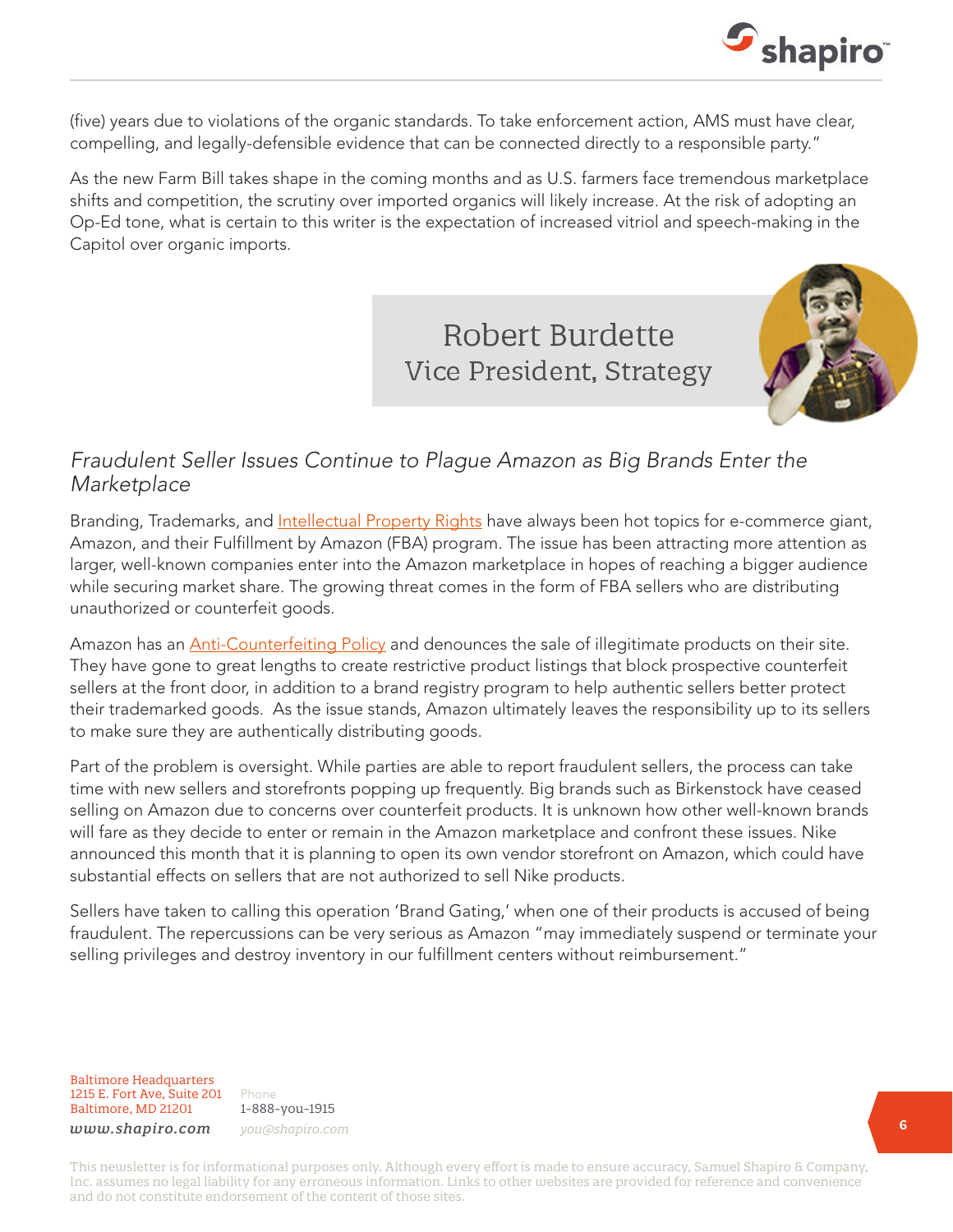

Until Amazon and other like marketplaces address the issue of fraudulent goods and eliminate listing and distribution of such products, e-commerce sellers, big and small, must continue to proactively address the issue of counterfeit items within the market.





# *U.S. Wine Imports: Briefly Examining an Increase in Consumption*

Since 2000, the total retail dollar amount spent by U.S. consumers on foreign produced wine has more than doubled from \$26.3 billion to \$55.8 billion in 2015, according to Statistica.com. U.S. consumers' appetite for globally produced wine continues to increase due to a variety of factors.

#### The Tale of a Strong Dollar

The U.S. dollar has strengthened in value significantly over the past three years relative to several important currencies, in turn making goods and services substantially more affordable for U.S. buyers.

Wine Economist highlights the fact that the euro, for example, fell from almost \$1.40 to about \$1.10 during this period, meaning that a €0 bottle of wine would have fallen in price from \$14 to \$11 if the exchange rate effect was fully realized. Per Mike Veseth of the Wine Economist, "This represented a substantial price shift for a bottled wine. Price changes like this can be especially important in the bulk wine market where margins are sometimes just pennies per liter and small changes can shift the competitive advantage from one country to another."

#### Boost from Millennials

According to Wine Spectator, "Millennials consumed 159.6 million cases of wine in 2015, which is equal to about 42% of all wine consumed in the U.S. last year. This has led to the rise of wine delivery and check-in apps, as well as products that promote convenience, like wine sold in a can. In the age of social media, the urge to share your most recent finds and good taste has been a boost to winemakers."

Michael Mondavi, who founded Folio Fine Wine Partners in 2004 and Michael Mondavi Family Estate in 2006 commented in a recent on-line article from Business Insider, "Whether it's with food or wine, millennials are saying, I like this, and I'm going to share that with my friends. Young people today have the confidence to express their preferences. I think that communication is now more important than the ratings of wines by experts."

Forty and fifty years ago, the wine industry marketed primarily to the older generations. Today, according

Baltimore Headquarters 1215 E. Fort Ave, Suite 201 Baltimore, MD 21201 *www.shapiro.com you@shapiro.com*

Phone 1-888-you-1915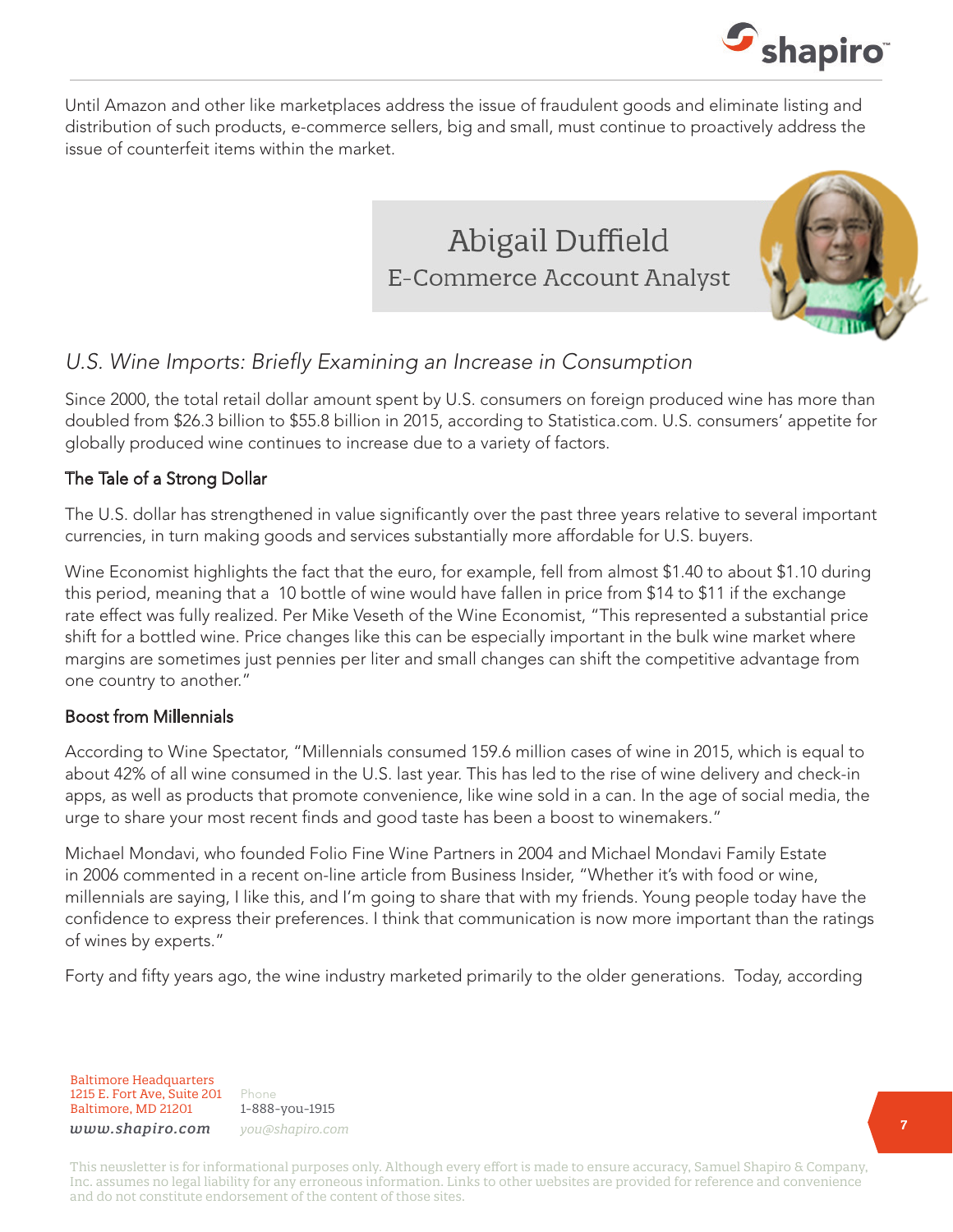

to Mondavi, younger people are more interested in wine than ever — and it reflects a major shift in how the modern American views food and drink.

#### Growing U.S. Online Wine Sales

Per ShipCompliant, sales revenues for wine sold online hit \$2 billion in 2015, an increase of 8.1% from 2014 with 4.2 million cases shipped. Purchasing wine online gives consumers access to a much broader selection of globally produced wines that they might not typically find in their local grocery store.

Wine Spectator describes the online wine consumer as "more likely to be male, over the age of 40, married with children and have a higher household income. They also tend to be wine connoisseurs or enthusiasts and spend more on wine than non-online buyers. When these consumers buy wine online they are generally seeking higher quality wines. They are also quite tech savvy and are more likely to use phone apps or tablets to research wine information".

Below is a breakdown of total cases of wine shipped by region of origin compiled by Dr. Liz Thach from a 2016 online article entitled, "The Future is Bright for US Wine in 2017."



#### A Quick Look at Foreign Wine Consumption in the U.S.

Based on statistics gathered from statista.com, the following percentile list details U.S. consumer spending on wine by foreign country:

- *• Italy- 33.49%*
- *• France- 23.25%*
- *• New Zealand- 9.39%*
- *• Australia- 8.80%*
- *• Chile- 6.67%*
- *• Argentina- 6.20%*
- *• Spain- 5.29%*
- *• Germany- 2.40%*
- *• Portugal- 1.14%*
- *• South Africa- 0.89%*
- *• Other- 2.48%*

Baltimore Headquarters 1215 E. Fort Ave, Suite 201 Baltimore, MD 21201

Phone 1-888-you-1915 *www.shapiro.com you@shapiro.com*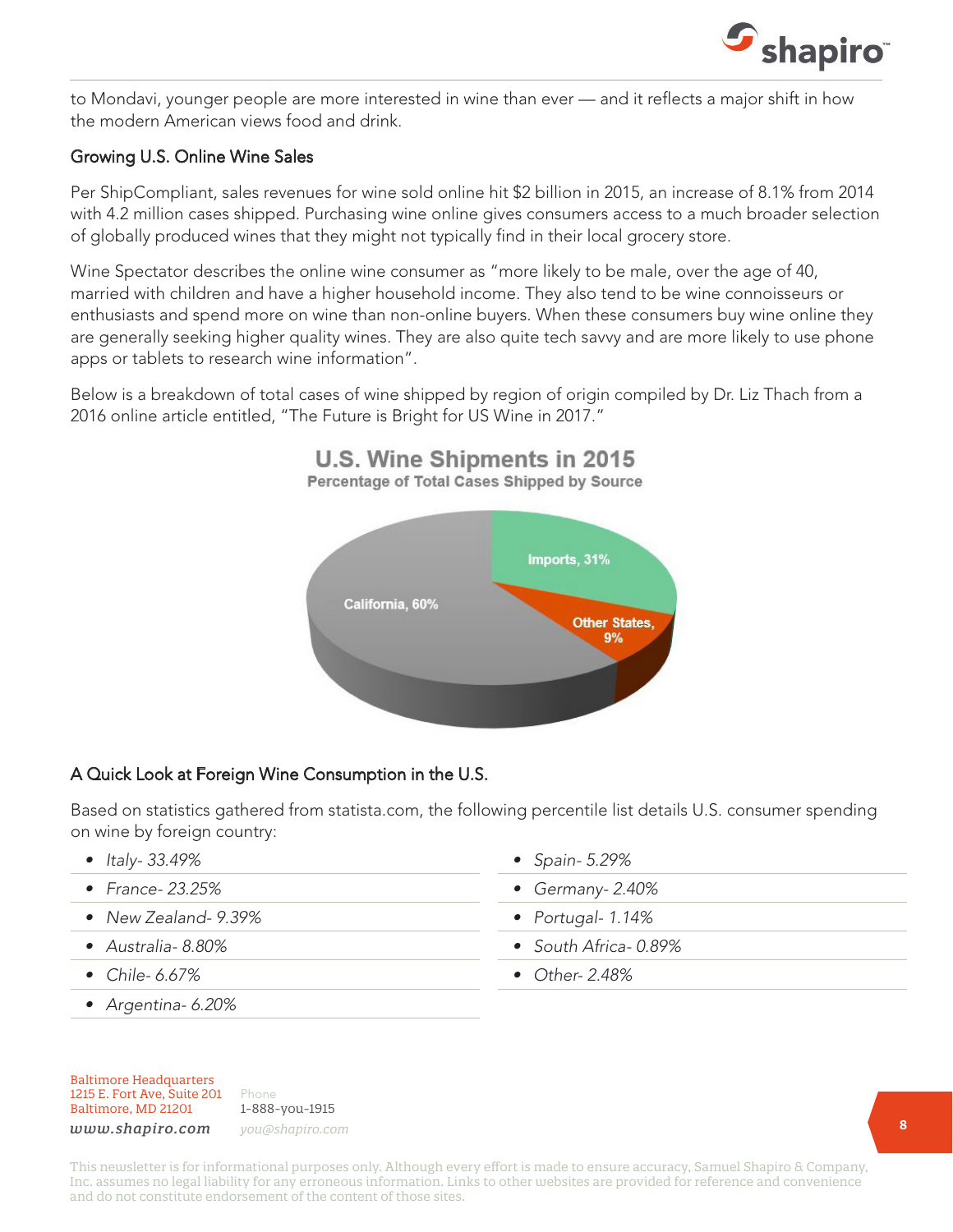

The U.S. remains the largest consumer group of wine in the world, recently passing France in 2013. Per Reuters, U.S. consumers  $\bigoplus$  ought 29.1 million hectoliters of wine in 2013, an increase of 0.5 percent from 2012, while French consumption fell nearly 7 percent to 28.1 million hectoliters. Wine imports continue to trend upward as U.S. consumers find themselves increasingly partial to the palatability, abundant variety/ access, flexible price points, and lifestyle that wine represents.

> Colin Chapman Director, Commercial Development



# *YTD Overview of U.S. Apparel Imports*

U.S. apparel imports saw a slow start to 2017 and are still a bit sluggish, having declined by 1.9% YTD when compared to 2016 volumes.

Despite the overall decrease, apparel imports from Vietnam, Nicaragua and Mexico actually increased during the first half of 2017. Vietnam leads the pack with an uptick of 5.5%, a significant growth that has helped them capture even more market share from a seemingly stagnant China. China's market share has continued to decline year-over-year and fell .6% during the first half of 2017.

The persistent decline in apparel imports is heavily attributable to a U.S. marketplace that continues to favor online retailers over brick and mortar shops. Every week it seems that a new brick and mortar retailer is going out of business, a fear that has caused many importers, some of whom used to account for the largest import volumes to the U.S., to maintain a significantly diminished inventory. On the other side of the spectrum, the majority of online apparel retailers are not large enough to fulfill the void created by the absence of larger orders from the brick and mortar shops. Rather, online retailers tend to focus on much smaller, more frequent orders with fast lead times – a makeup that decidedly favors the operational capabilities of the more tech-heavy, Vietnamese factories.

> **Merritt Trigg** Sr. Business Development Associate



Baltimore Headquarters 1215 E. Fort Ave, Suite 201 Baltimore, MD 21201

Phone 1-888-you-1915 *www.shapiro.com you@shapiro.com*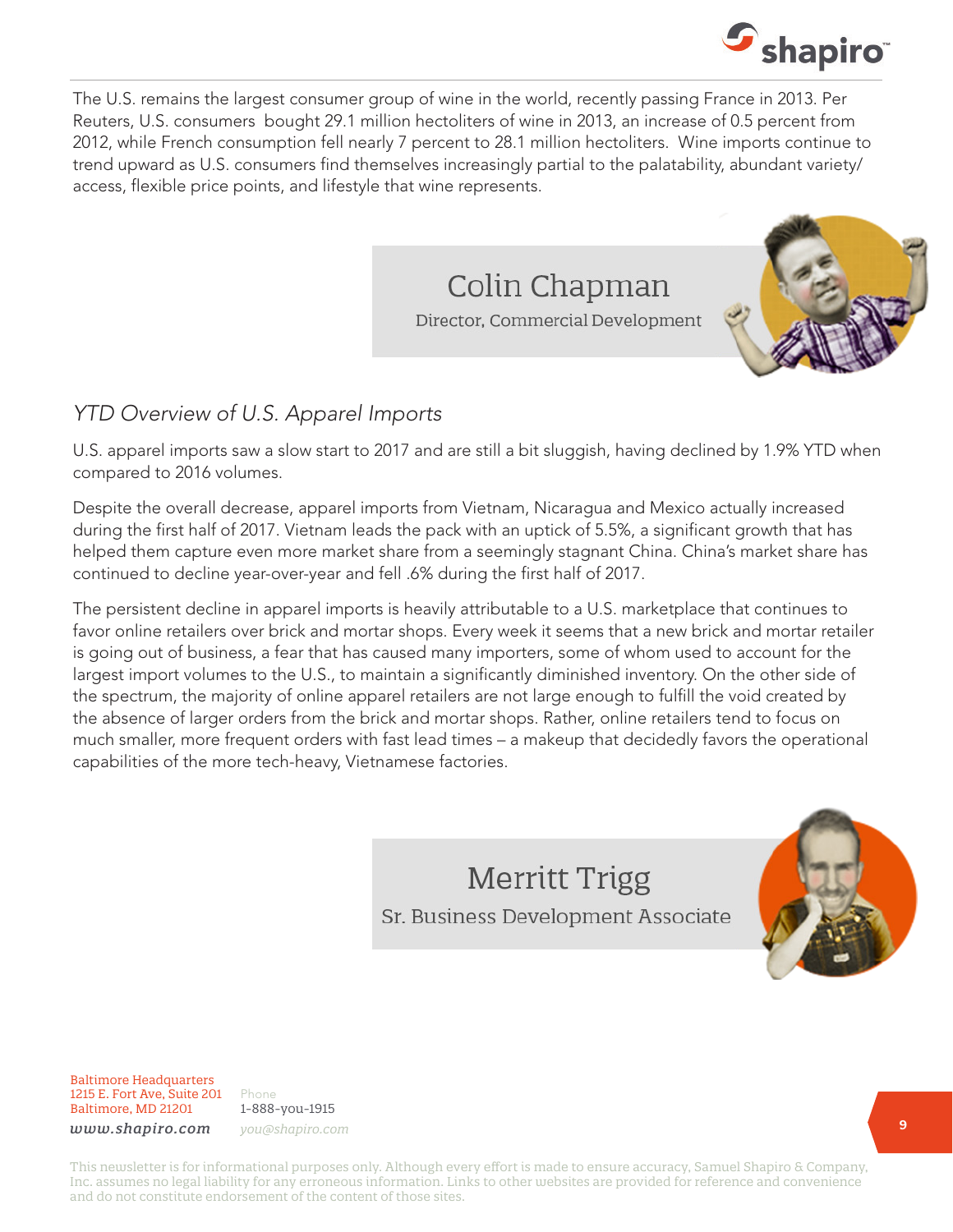

# **TRANSPORTATION NEWS**

*Cosco Purchases OOCL for \$6.3B*

In the latest major consolidation in the ocean carrier business, Orient Overseas (International) Ltd, the parent of Orient Overseas Container Line (OOCL), sold to Cosco Shipping Holdings (Cosco) for \$6.3B in early July.

The acquisition creates the world's third largest ocean carrier by capacity, pushing CMA/CGM into fourth place. Only Maersk Lines and MSC are larger, and this puts 70% of the world's shipping in the hands of only six major carriers.

The operational integration of the two companies should be fairly straightforward since they are already members of the Ocean Alliance and operate primarily in east-west routes. There is speculation that there will be more complications and redundancies on inter-Asia routes. Cosco gains the world's largest vessel in the deal with several more mega-vessels on the books for production.

Many experts believe that the greatest strategic gain for Cosco is from a marketing perspective. Whether it is fair or not, Cosco has a very China-centric reputation while OOCL is seen as a global carrier and counts many famous global companies as loyal customers.

Many port terminals are included in the overall deal, and Cosco will end up with roughly 30% of port capacity in Los Angeles by 2020. Cosco will also have increased control of Kaohsiung, Tianjin, and Ningbo terminals, among others.

Because most of the remaining mid-sized carriers are largely state-owned, Drewry Shipping Consultants commented, "…there aren't many other takeover candidates on the shelf… there could still be some minor regional acquisitions, but the big wave of M&A looks to have been concluded with this deal." It is believed that regulators will provide firm resistance for future major acquisitions or mergers since the competitive landscape is now populated with so few carriers.

> Matthew Kobussen Director, Global Logistics



# *ILWU Votes in Favor of 3-Year Contract Extension with PMA*

On Friday, August 4th members of the International Longshore and Warehouse Union (ILWU) voted to extend their existing labor agreement with the Pacific Maritime Association (PMA) by 3 years. The current contract was set to expire on July 1st, 2019 while the new extension will validate the contract through July 1st, 2022.

Despite mixed feelings leading up to the vote, the outcome was rather decisive with 67% of members voting in favor of the extension, leaving only 33% in opposition. Not once, since its founding in 1937,

Baltimore Headquarters 1215 E. Fort Ave, Suite 201 Baltimore, MD 21201

Phone 1-888-you-1915 *www.shapiro.com you@shapiro.com*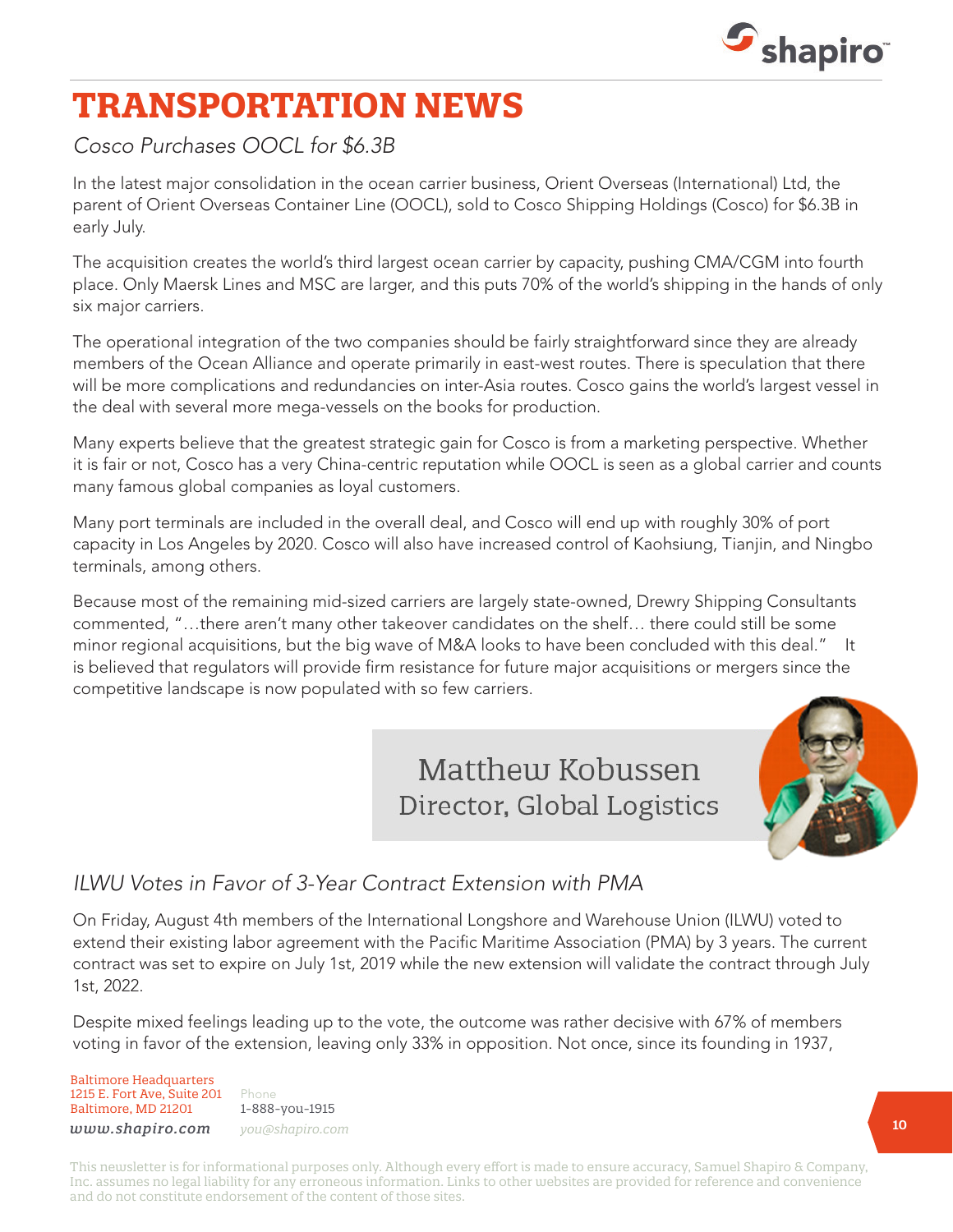

has the ILWU voted in favor of a contract extension. Rather, the time-tested practice of the ILWU has been to boycott work prior to any negotiation, which, according to the JOC, "…is easy money for the ILWU because asset-intensive terminals cannot afford protracted slowdowns and will inevitably buckle under union pressure." Though this statement has held true in the past, the ILWU failed to account for significantly reduced volume as a result of their continued disruptions – what good is higher pay and guaranteed overtime when the demand for labor is shrinking?

The tactics of the ILWU during the negotiations of 2014/2015, which brought West Coast cargo to a screeching halt, marked the first years wherein shippers significantly retaliated against the boycotting tactics of the ILWU. During this time a myriad of shippers diverted their cargo to the far less disruptive East Coast and Gulf Coast ports, and these shippers have continued to move their cargo via these new routings as a means of out-maneuvering the fickle and disruptive West Coast ports. Many analysts estimate that West Coast ports lost upward of 700,000 TEU's worth of business during this time, most of which has still not been recovered. Hence, the 2017 vote could be seen as the ILWU attempting to make amends with shippers. Regardless of shippers' initial reactions and concerns, the ILWU and PMA are hopeful that the newly minted contract will provide a glimmering beacon of stability and encourage shippers to further utilize West Coast ports.

> Merritt Trigg Sr. Business Development Associate



## *Air Freight Snapshot*

Global air freight growth is trending ahead of industry forecasts, and while some are hopeful that the remaining five months will be just as promising, others caution against making such optimistic predictions. Traditionally there is a point where manufacturing slows and inventory levels reach a peak in the brick and mortar structure. However, the steady rise in e-commerce sales is a definite buoy for air freight. Capacity increased 4.8% in June in the Asia Pacific market, and load factors rose, almost in tandem, to 3.1%.

The U.S. trucking sector predicts a continual rise in year-over-year tonnage through 2023, and many European airports are reporting healthy growth of handled cargo volumes in June. Air import rates from China rose at the beginning of the month, adding to already elevated rates that defied the traditional Spring slack season. That upward momentum has leveled off in the last two weeks, but is expected to rise again in mid to late August with anticipated electronics releases along with reductions in summer passenger capacity leading into air peak season.

> **Cindy Freitas Air Pricing Supervisor**



Baltimore Headquarters 1215 E. Fort Ave, Suite 201 Baltimore, MD 21201

Phone 1-888-you-1915 *www.shapiro.com you@shapiro.com*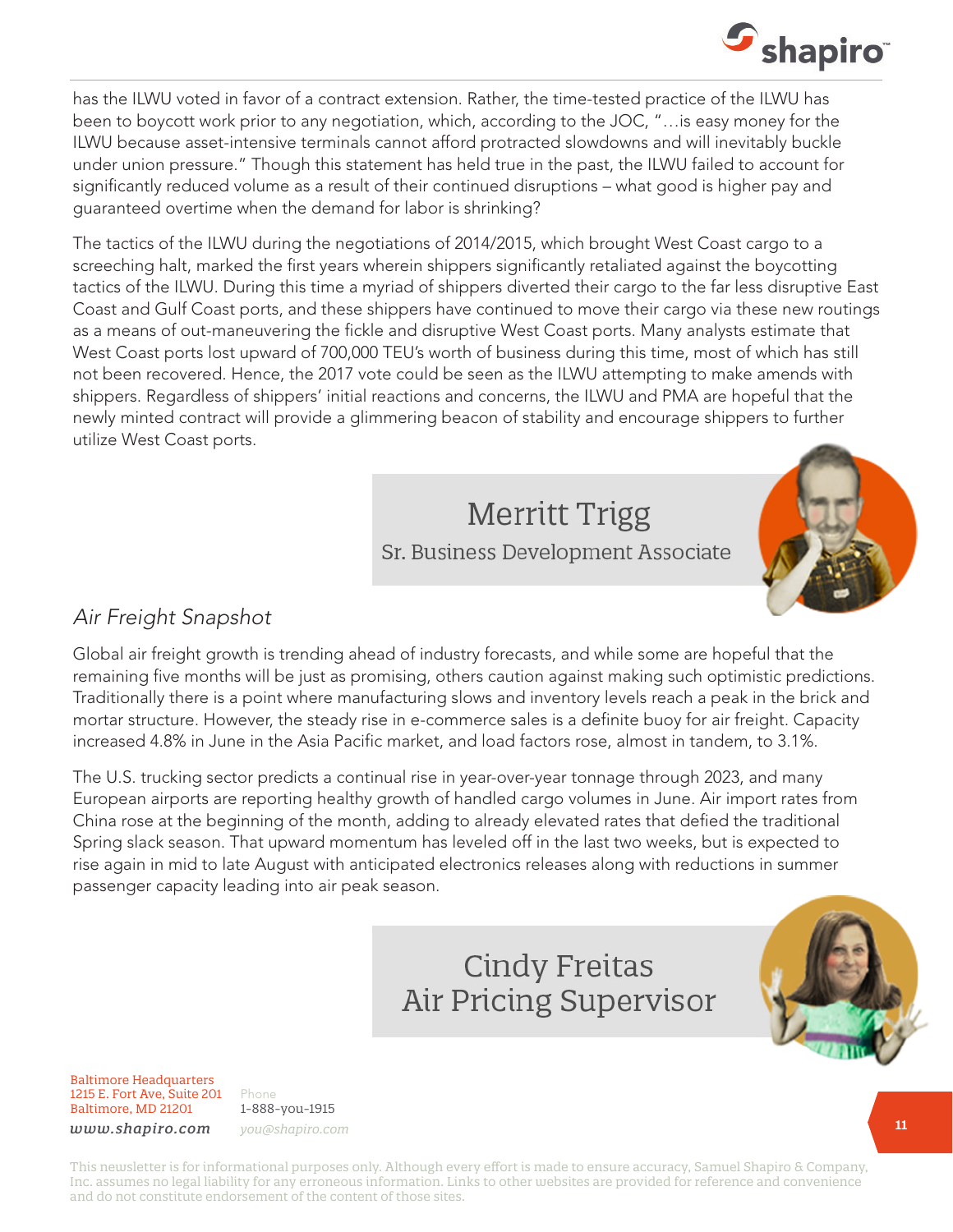

### *LA/Long Beach Ports Anticipate Stable Equipment Operations for Peak Season 2017*

With the summer-autumn peak season upon us, focus has shifted toward equipment availability and operations surrounding the LA/LB ports; specifically, chassis availability. Since its launch in March 2015, the Pool of Pools (PoP) has aimed to help improve chassis availability via equipment sharing amongst three major Intermodal Equipment Providers (IEPs). Despite record container volumes in 2017 thus far, the PoP (along with other assorted operations) has been able to thwart any significant chassis shortage. That being said, there is still a need for carriers, terminal operators, truckers, and IEPs to work to identify any warning signs of sudden disruption.

Pointing towards one area of concern, Alan McCorkle, Vice President of Yusen Terminals, has stated that "the chassis supply right now is good, but the out-of-service chassis are still well above the target." In addition to a sizeable number of chassis sitting idle pending service, the port is also experiencing some concerns regarding chassis dislocation. In June 2017, it is estimated that 53% of chassis in the PoP were deemed to be dislocated, i.e. they were not returned to the same location they were picked up from. Typically, this sort of dislocation tends to be a wash through the standard operations within the port, but it is possible that the higher volumes associated with the summer-autumn peak season could have a significant effect on the existing capacity.

LA/LB truckers have also expressed optimism as it pertains to the upcoming peak season. While container volumes the past two years have continued to grow, truck turn times at the LA/LB port have only risen slightly: 84 minutes on average for May/June 2017 and 81 and 88 minutes in January and February respectively, as the pre-Chinese New Year spike in cargo volume hit the port – a potential indicator of the effects this year's peak-season volume could have on truck turn times.

In response to such opportunities for development the LA/LB ports have since finalized their initial 2-month pilot, tackling the creation of an information portal in hopes of increasing visibility and improving operations. Though officials are currently evaluating the results, many believe the benefits of the information portal are promising. It appears the LA/LB ports have shifted their focus towards identifying potential bottlenecks and opportunities to enhance services, while making a significant impact on operations, even in the face of record volumes.

# Michael Wohlfrom **Pricing Analyst**



Baltimore Headquarters 1215 E. Fort Ave, Suite 201 Baltimore, MD 21201

Phone 1-888-you-1915 *www.shapiro.com you@shapiro.com*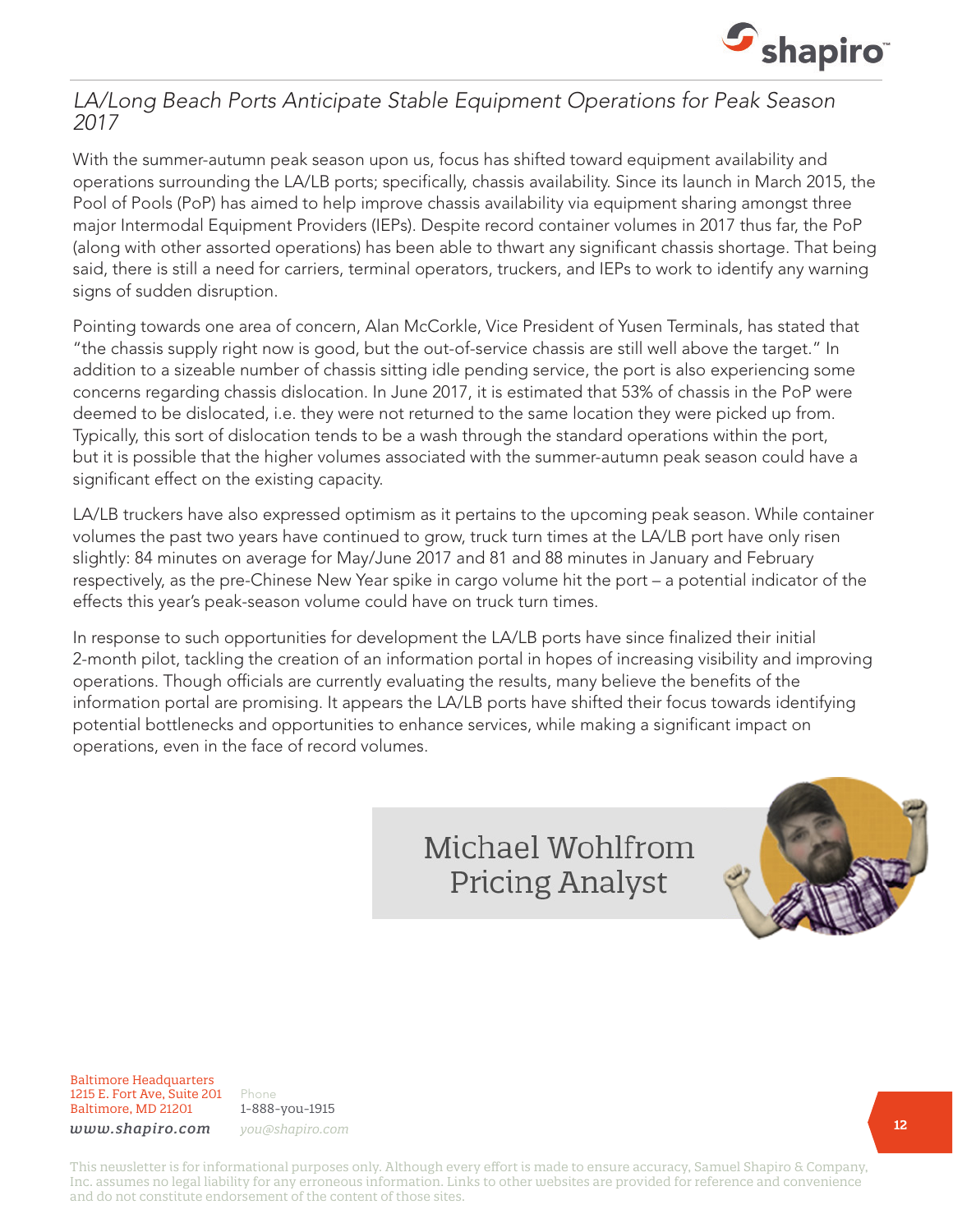

# **SHAPIRO NEWS:**

## *Shapiro's Annual Supply Chain Summer Seminar*

Shapiro continued its longstanding tradition of serving its customers, vendors, and employees by hosting its annual Summer Supply Chain Seminar. Panels of industry experts covered the most pressing topics facing the logistics industry today. Freight panel discussions covered Vessel Sharing Agreements (VSA), the current logistics and freight markets, capacity and supply/demand imbalances, terminal operations, U.S. infrastructure, chassis challenges, and various regulatory compliance topics.

Angela Czajkowski, Shapiro's Director of Supply Chain and moderator of the debate, noted, "This year, as in years past, I feel truly grateful to everyone who helped to bring the event together. Our panelists came prepared to educate our audience, to open themselves up to questions, and to participate in valuable dialogue with the crowd. Through coordinating this seminar, our hope is that everyone left the room with new insight and an action item or two on ways to improve their supply chains. The 2017 seminar certainly did not disappoint. We look forward to keeping it fresh in 2018."

Following the seminar, Shapiro shuttled employees and attendees to the Propeller Club's annual Crab Feast at Conrad Ruth's Villa in Middle River, MD. The event, which attracts thousands, is arguably the most popular industry gathering of the year. The feast is a fundraiser for the Propeller Club, enabling the group to make significant contributions to various non-profit maritime organizations.

Shapiro would like to thank all of the panelists listed below:

- *• Teresa Fox: Import Specialist | Port of Baltimore*
- *• Matthew Barra: Compliance Investigator | Consumer Product Safety Commission*
- *• Matthew Zehner: Vice President, Surety Information & Analysis | Roanoke*
- *• Joe Barbieri: Senior Director, Supply Chain | Five Below*
- *• Tanga Fitzgibbon: Deputy Director of the Bureau of Trade Analysis | Federal Maritime Commission*
- *• Matt Kobussen: Director of Global Logistics | Shapiro*
- *• Carsten Hansen: Business Development, North America | Shipco*
- *• Andre Dickemann: Vice President, Logistics and Distribution | Ollies Bargain Outlet*
- *• Pat Cermak: Senior Vice President | ITG*
- *• Gregory V. Iannarelli, Esquire: Senior Director, Business Development | Port of Philadelphia*

# Corey Wagner **Senior Marketing Strategist**



Baltimore Headquarters 1215 E. Fort Ave, Suite 201 Baltimore, MD 21201

Phone 1-888-you-1915 *www.shapiro.com you@shapiro.com*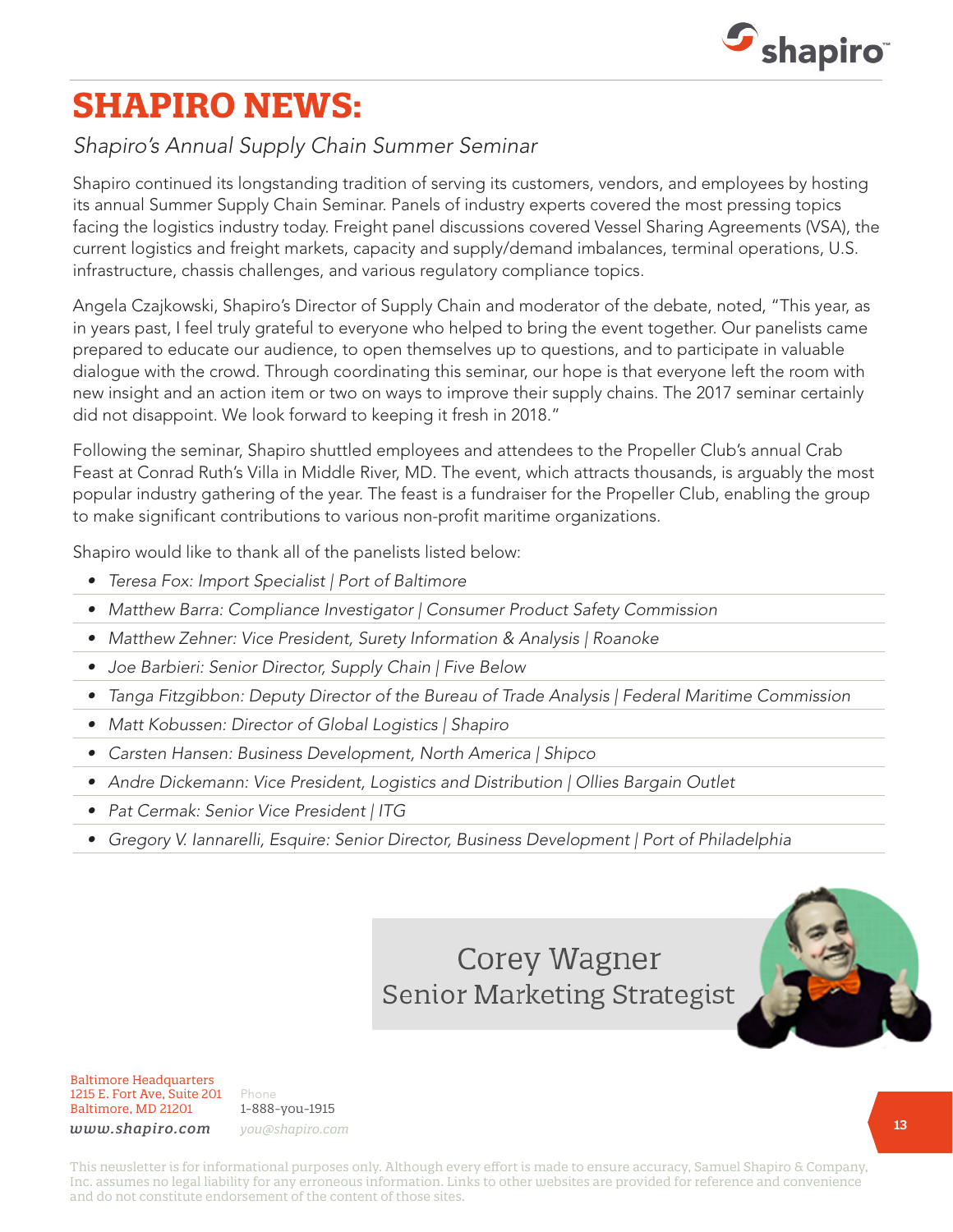

## *Shapiro Selects Rachel Kimmel as the Recipient of its 2017 Student Scholarship*

Shapiro's Educational Committee announced the winner of their annual student scholarship program. The scholarship, open to all Shapiro employees' children, is granted after a rigorous evaluation process comprised of academic achievement records, letters of recommendation, a personal statement and an essay from each candidate. The winner, Rachel Kimmel, received a \$2,000 scholarship for her college studies. Shapiro's commitment to education extends deep into their culture, and they contribute funding and teaching hours to the University of Baltimore's Export Import Management course in the Merrick School of Business. The Company also maintains an internal education program, Shapiro University, for employees to learn and cross-train in varying career paths; additionally, Shapiro covers tuition for qualifying courses (and qualifying performance levels) for employees who seek continuing education outside Shapiro.

Rachel Kimmel, the winner of Shapiro's 2017 student scholarship, is a Forensic Chemistry major with a concentration in DNA analysis at Towson University. She is set to graduate in May of 2018 and plans to begin working on her Master's degree in Genetics. Rachel is seeking to work as a DNA analyst for the government after obtaining her bachelor's degree, and ultimately she hopes to conduct medical research for gene therapy to cure diseases caused by mutations, such as cancer, Tay-Sachs disease, and other genetic disorders.

Rachel's father, Robert Kimmel, the Company's IT Director, has been with Shapiro for almost 25 years. Kimmel noted, "I am incredibly proud of my daughter and her accomplishments. She is mature beyond her years and I'm very impressed that she has maintained a high GPA while taking such difficult courses."

# Corey Wagner **Senior Marketing Strategist**



# *Employee of the Month*

As previously featured in Shap Talk, Shapiro has been sharing the names of employees who have been recognized for their exceptional efforts and contributions to our Company. At Shapiro, we continually work to develop, challenge, and inspire all of our employees to grow individually and with the Company. This month, we would like to recognize Greg Livingston, Programmer Analyst in Baltimore for his outstanding performance and contributions.

We encourage you to provide us with employee feedback! Please email us at [hr@shapiro.com.](mailto:hr@shapiro.com)

Baltimore Headquarters 1215 E. Fort Ave, Suite 201 Baltimore, MD 21201

Phone 1-888-you-1915 *www.shapiro.com you@shapiro.com*